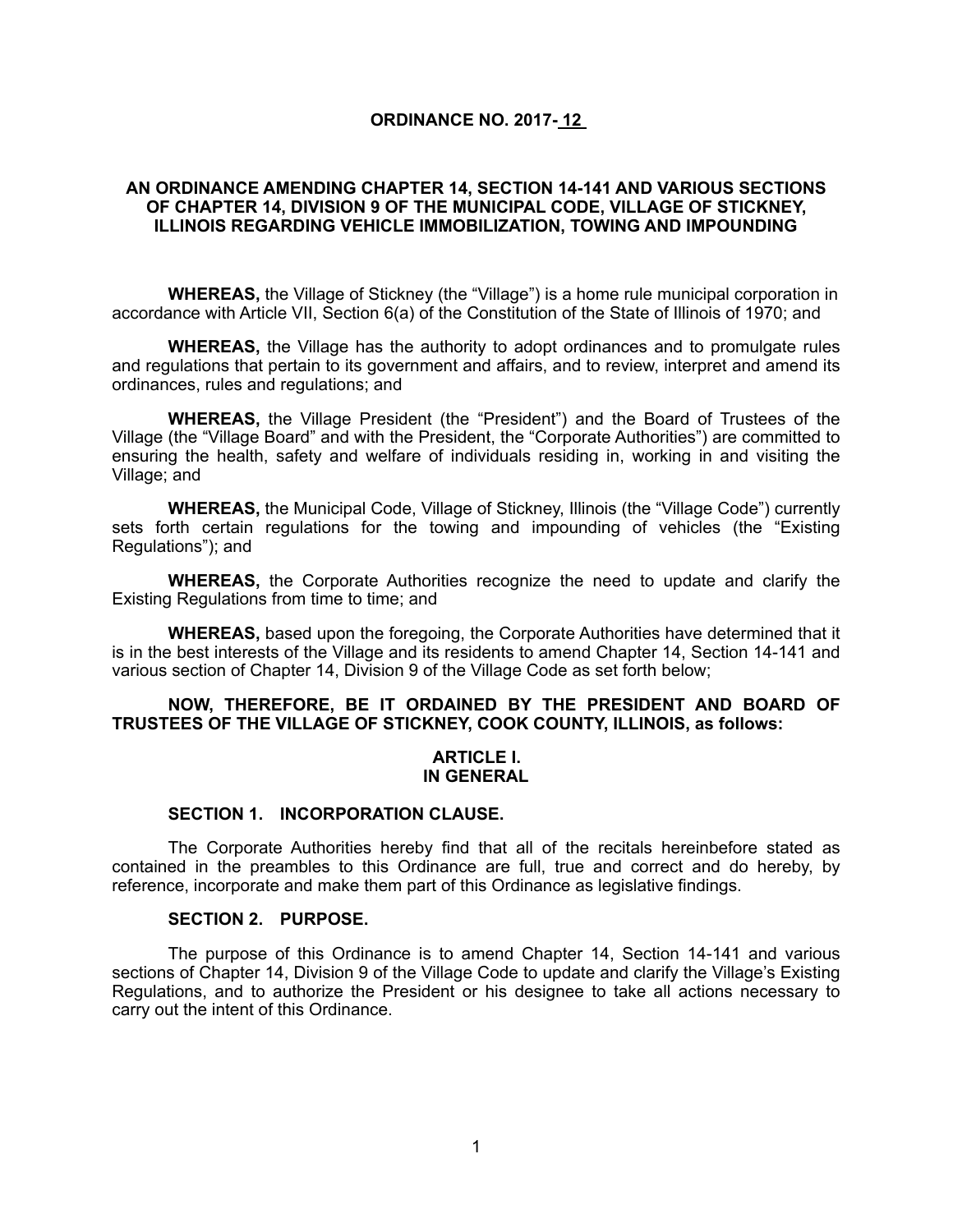# **ARTICLE II.**

# **AMENDMENT OF CHAPTER 14, SECTION 14-141 AND VARIOUS SECTIONS OF CHAPTER 14, DIVISION 9 OF THE MUNICIPAL CODE, VILLAGE OF STICKNEY, ILLINOIS**

### **SECTION 3.0 AMENDMENT OF CHAPTER 14, SECTION 14-141.**

That the Village Code is hereby amended, notwithstanding any provision, ordinance, resolution or Village Code section to the contrary, by amending Chapter 14, Section 14-141 as follows:

### **Sec. 14-141. - Removal of illegally parked vehicles.**

(a) In addition to Chapter 14, Division  $9$ ,  $\pm$ the police department and all members thereof assigned to traffic duty are hereby authorized to remove and tow away or have removed and towed away by commercial towing service, any car or other vehicle illegally parked in any place where such parked vehicle creates or constitutes a traffic hazard, blocks the use of a fire hydrant or obstructs or may obstruct the movement of any emergency vehicle; or any other illegally parked vehicle which has remained is parked in any public street or any other public place for a period exceeding 24 continuous hours.

(b) Cars so towed away shall be stored on village property or in a public garage or parking lot and shall be restored to the owner or operator thereof after payment of the expense incurred by the village in removing and storing such vehicles.

(c) In lieu of or in addition to other remedies provided for under these codified ordinances, the police department is hereby authorized to use immobilization equipment on any vehicle found to be in violation of any of the provisions of these codified ordinances, including vehicles found parked in any parking lot without a proper vehicle sticker and vehicles found parked in violation of parking meter or limited parking regulations.

(1) The use of such equipment is authorized for the purpose of reducing or eliminating costs of towing, impounding and inventorying such vehicles, reducing the additional time and expense concerning the issuance of tag-on citations and the processing of the same and deterring would-be "scofflaws" from consistent violations of these codified ordinances.

(2) No person shall injure, damage or otherwise destroy any immobilization equipment belonging to the police department and attached to any vehicle.

(3) Within 72 hours of the placement of any immobilization equipment, if the owner of the vehicle does not contact the police department and the equipment in still on the vehicle, the village and the police department are authorized to tow the vehicle at the owner's expense, including the following described expenses: The cost to remove the immobilization equipment shall be \$100.00\$150.00, plus the cost of any outstanding citations and/or traffic or parking violations, and towing charges and storage fees charged by the towing agent or the village, as applicable. A \$25.00 per day storage fee for vehicles stored on village property.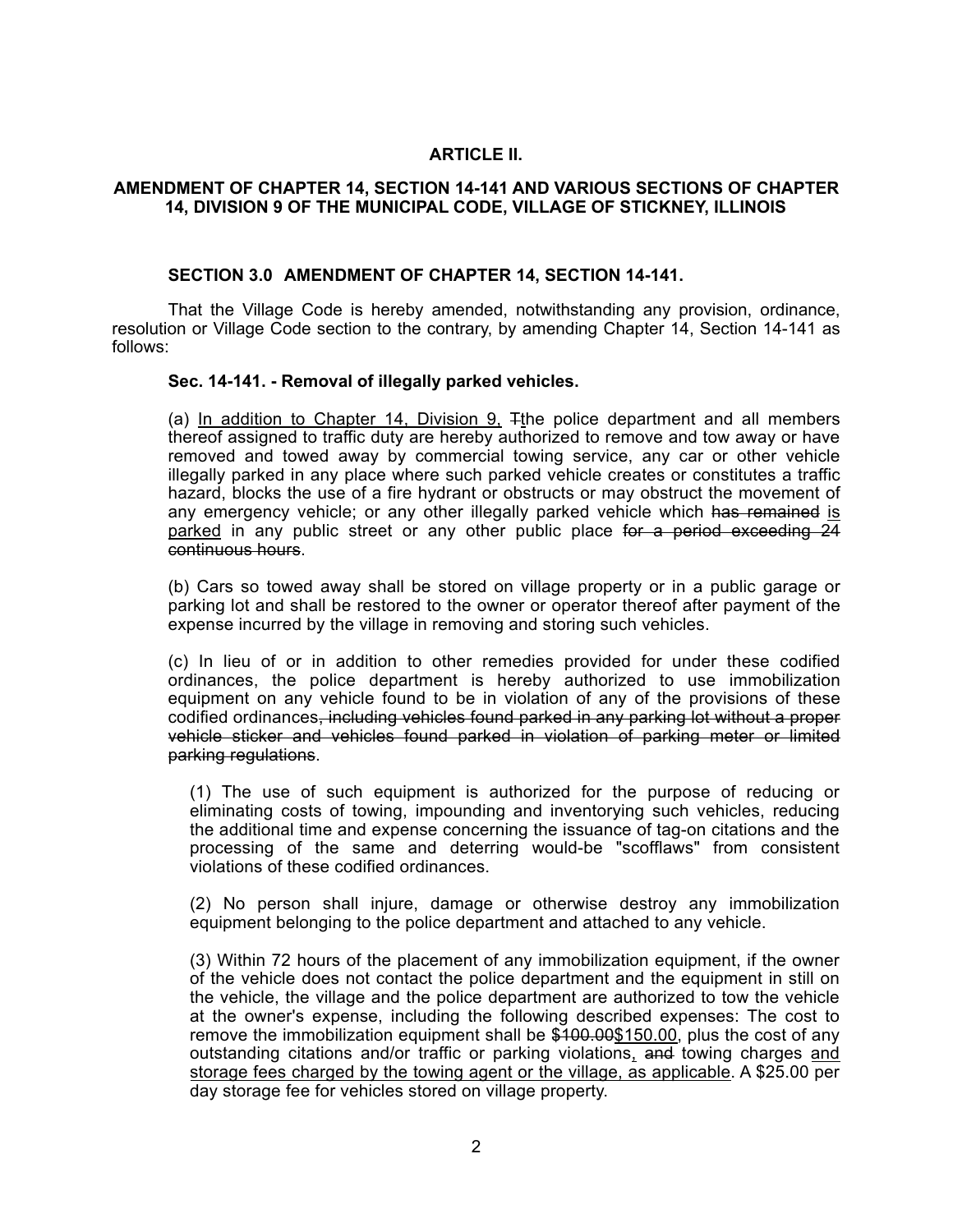# **SECTION 3.1 AMENDMENT OF CHAPTER 14, DIVISION 9.**

That the Village Code is hereby amended, notwithstanding any provision, ordinance, resolution or Village Code section to the contrary, by amending Chapter 14, Division 9 as follows:

## **DIVISION 9. – VEHICLE IMMOBILIZATION, SEIZURE AND IMPOUNDMENT**

## **Sec. 14-195. – Definitions.**

[The following words, terms and phrases, when used in this division, shall have the meanings ascribed to them in this section, except where the context clearly indicates a different meaning:]

*Abandoned vehicle* means a vehicle parked or otherwise located on the public way or public property and:

(1) In such a state of disrepair that it is incapable of being driven; or

(2) That has been unmoved for a period of five days.

*Accident involved vehicle* means a vehicle that is inoperable due to an accident and that is located so as to constitute an obstruction to the normal flow of traffic.

*Business day* means any day in which the office of the village clerk of the Village of Stickney is open to the public for a minimum of seven hours.

*Derelict motor vehicle* means a vehicle that lacks wheels, motor, transmission, battery or any other component part such that it is inoperable and constitutes a hazard to the public.

*Hazardous vehicle* means a vehicle on any public way that, by its condition or location, constitutes a clear and present danger to the safety of the public or an obstruction to the normal flow of traffic. A vehicle is presumed to be hazardous when the vehicle has an uncovered cargo area, including but not limited to a pickup truck, and the uncovered cargo area contains cargo above the top portion of the manufacturer-provided sidewall of the cargo area.

*Motor vehicle* means every vehicle which is self-propelled, including but not limited to automobiles, trucks, vans, motorcycles and motor scooters.

*Owner* means the registered or legal owner or person who is otherwise entitled to possession of the motor vehicle.

## **Sec. 14-195.01. – Immobilization.**

(a) *Authorized.* The immobilization of motor vehicles by the village or its contractor shall be authorized in accordance with the provisions of this division.

(b) *Placement of locking devices without notice.* A motor vehicle may be immobilized without prior notice by placing a locking device on the wheel where there are 5 or more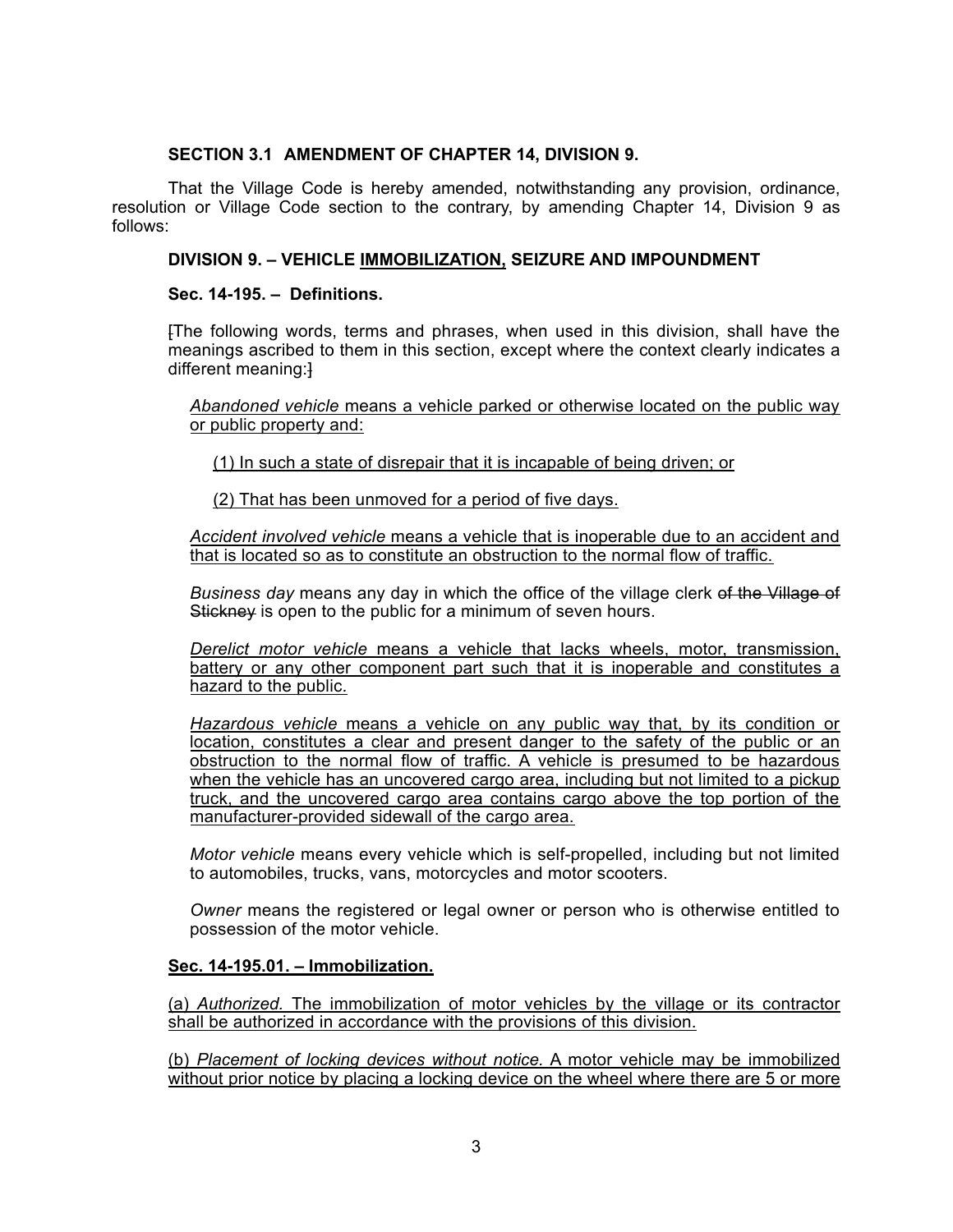tickets for parking or traffic violations for which the owner or operator has been found liable.

# (c) *Service of notice after immobilization.*

(1) Vehicles registered in Illinois. The police department shall send a notice to the owner within 24 hours after immobilizing a motor vehicle. Notice shall be sent by certified mail and regular mail to the address of the owner of the motor vehicle as indicated in the most current registration list of motor vehicles in this state.

(2) Out of state vehicles. If an out-of-state motor vehicle has been immobilized, written inquiry shall be made to the secretary of state of the relevant jurisdiction for the most current registered name and address of the owner of the motor vehicle, and notice shall be mailed said address, though in no case will the village be required to delay immobilization more than 3 days after the inquiry mailing date or be required to retain possession of an unclaimed motor vehicle more than 30 days after the inquiry mailing date before disposing of the motor vehicle.

(3) The notice in all cases shall specify that the vehicle has been immobilized, the reason for the immobilization and that the owner is entitled to recovery of the vehicle or a hearing, as the case may be. The notice shall set forth the payment from the owner to satisfy outstanding parking and/or traffic violations.

# **Sec. 14-195.02 – Removal of locking device.**

(a) Before the owner shall be permitted to have the locking device removed, the owner shall furnish to the police department evidence of his identity and ownership of the vehicle and right of possession thereto; shall pay the costs of removing the locking device; and shall satisfy all parking and traffic citations for which the motor vehicle was immobilized and present proof of such satisfaction.

(b) Alternatively, the owner may post a \$150 bond, in addition to satisfying all parking and traffic citations for which the motor vehicle was immobilized and request a hearing be held on the next regularly scheduled hearing date.

(c) The locking device shall be removed upon either the payment of all costs and the satisfaction of all parking and traffic citations for which the motor vehicle was immobilized or upon the posting of the bond and the satisfaction of all parking and traffic citations for which the motor vehicle was immobilized.

(d) The hearing shall be conducted in conformity with sections 14-195.04 through 14-195.06 and shall determine the validity of the immobilization of the vehicle and any charges.

# **Sec. 14-195.03 – Notice of right to post-immobilization hearing.**

A notice in substantially the same form as set forth herein shall be mailed within 24 hours to any owner whose vehicle is fitted with a locking device:

ATTENTION: Owners or other persons lawfully entitled to possession of immobilized vehicles have the following options: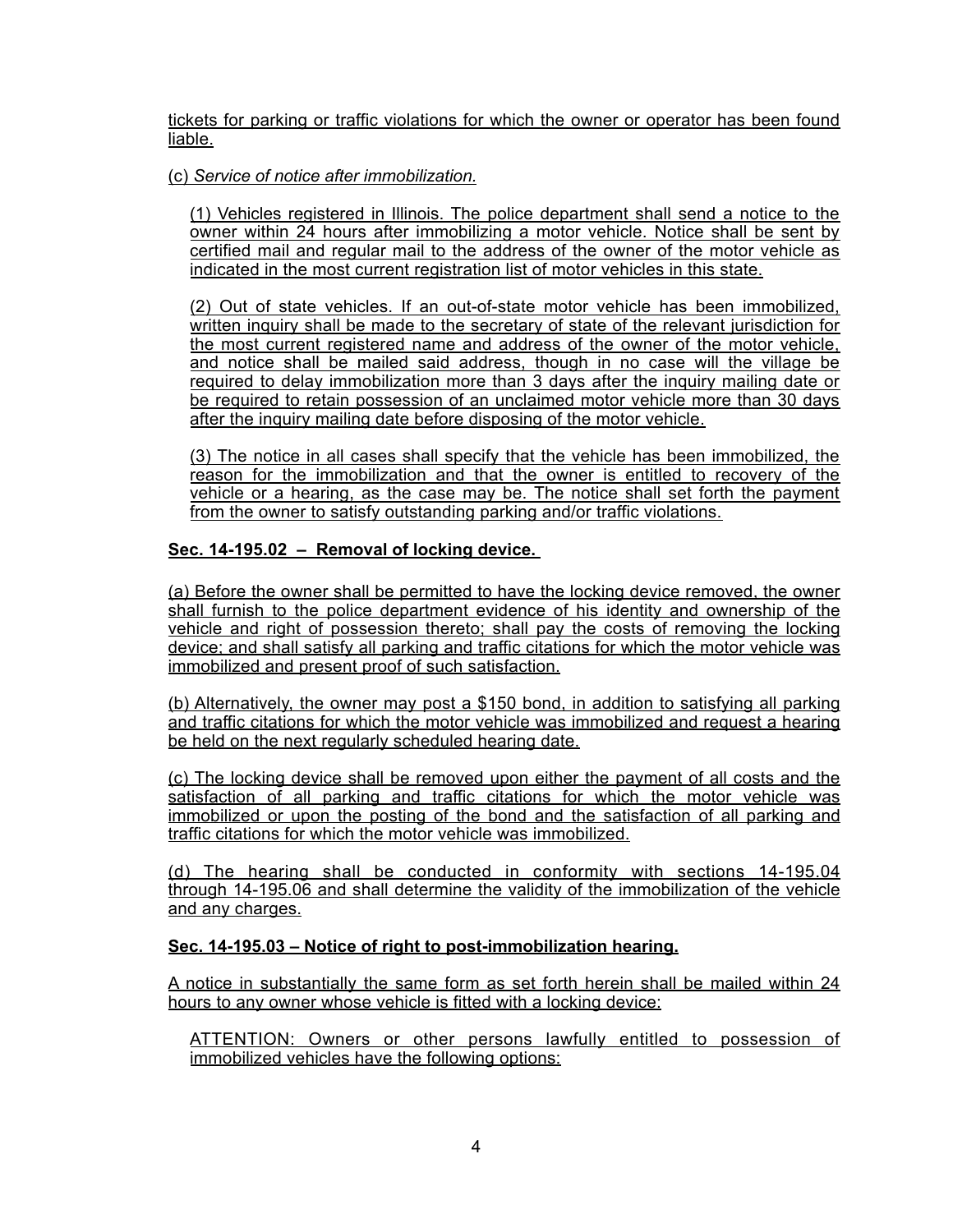(1) You may pay the cost for removing the locking device and satisfy all parking and traffic citations for which your motor vehicle was immobilized at the Village Police Department; or

(2) You may request a hearing for the next regularly scheduled hearing date, satisfying all parking and traffic citations for which your motor vehicle was immobilized, and post a \$150 bond for the locking device processing fee. At the hearing, you may assert any defenses against the relevant citations.

In the event that these citations are dismissed, you will receive a refund of the immobilization bond and for any citations for which you are found not liable. You should appear to request the hearing at the Village Police Department or call 708-788-2131.

(3) If your vehicle remains immobilized for 72 hours or more, your vehicle may be towed.

# **Sec. 14-195.04 – Request for post-immobilization hearing.**

(a) Request for a post-immobilization hearing may be made by telephone, in person or by mail within 15 days of the mailing date of notification of the immobilization or release of the vehicle, whichever occurs first. Requests are to be made to the police department.

(b) Notwithstanding the foregoing, any vehicle which has been immobilized for 72 hours or more may be towed as a derelict vehicle, subject to the procedures set forth in this division.

## **Sec. 14-195.05 – Procedures for post-immobilization hearing.**

Personnel designated by the Chief of Police shall, upon receipt of a hearing request pursuant to this division, fully and accurately complete a request for an immobilization hearing form and forward copies of those records to the village hearing officer to conduct the hearing. These records include but are not limited to a motor vehicle inventory report, any cash receipts for towing and immobilization storage fees, towing and other case reports, as well as registration information. Upon completion of a request for an immobilization hearing report and the attachment thereto of required records, personnel receiving and processing the request shall forward it to the hearing officer.

# **Sec. 14-195.06 – Processing fee for immobilization device.**

The processing fee for the removal of a locking device on a vehicle shall be \$150.00. **Sec. 14-195.07 – Unregistered or unlicensed motor vehicles.** 

Notwithstanding anything to the contrary in this division, when a motor vehicle is subject to immobilization under this division and the vehicle has no vehicle license or registration, a sticker stating "notice of intent to tow or immobilize" shall be affixed to the vehicle windshield. If the owner or person entitled to possession of the vehicle has not contacted the village within 24 hours thereafter, the motor vehicle shall be subject to immediate tow.

# **Sec. 14-195.08 – Towing of Immobilized Vehicles.**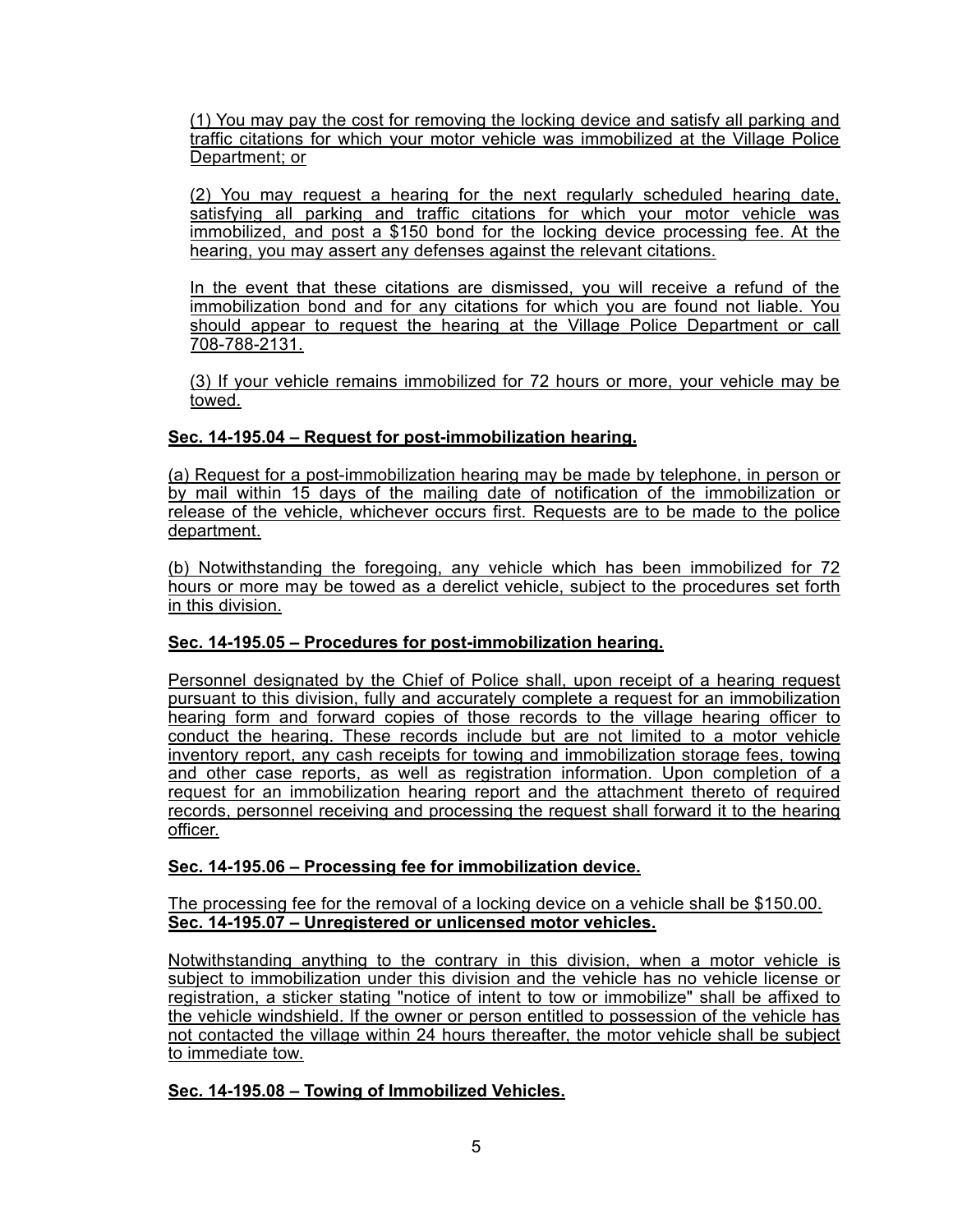Any vehicle which remains immobilized for a period of 72 hours or more is hereby declared to be a derelict vehicle and may be towed in accordance with the procedures set forth in this division.

# **Sec. 14-195.09 – No immobilization by parties other than the village or its agents.**

Only the village and its agents may immobilize motor vehicles within the corporate limits of the village. Private landowners may not immobilize motor vehicles parked on their property, or in parking lots or spaces adjoining their property, by placing a locking device on the wheels of a vehicle. However, if a private landowner has posted that parking is reserved for residents of a particular building or to those visiting a particular building and that violators will be towed, the private landowner can tow motor vehicles that are parked in violation of the posted warning.

# **Sec. 14-196. – Conduct prohibited.**

(a) A motor vehicle used in connection with any of the following violations may be subject to immediate seizure and/or impoundment by the village and the owner of record of said vehicle shall be liable to the village for any administrative penalty of \$500.00, plus any applicable towing fees.

(1) Driving under the influence of alcohol, other drug or drugs, intoxicating compound(s) or any combination thereof, or possession of drugs or intoxicating compound(s) as provided by the Illinois Compiled Statutes (625 ILCS 5/11-501 (a)).

(2) Driving while driver's license, permit or privilege to operate a motor vehicle is suspended or revoked, pursuant to the Illinois Complied Statutes (625 ILCS 5/6-303) or is suspended or revoked for any other reason and the vehicle is being operated in violation of 625 ILCS 5/6-303.

(3) Driving without a valid driver's license pursuant to Illinois Compiled Statutes (625 ILCS 5/6-101).

(4) Arrest for any felony offense pursuant to the Illinois Compiled Statutes (720 ILCS).

(5) The operation of any motor vehicle with open alcohol in violation of 625 ILCS 5/11-502.

(6) Any vehicle being operated or having been operated while the operator or occupants of the vehicle are in the commission of or fleeing from the commission of a crime constituting a charge of a Class A misdemeanor, or any felony.

(7) An accident involved motor vehicle.

(8) A hazardous vehicle.

(9) A derelict motor vehicle, including any vehicle which has been immobilized for 72 hours or more pursuant to section 14-195.10.

(10) Any motor vehicle that is parked on a public way, alley or a loading zone in violation of sections 14-143, 14-145, 14-148, 14-150, or 14-154 of this Code.

(11) Any motor vehicle that is illegally parked in a tow away zone.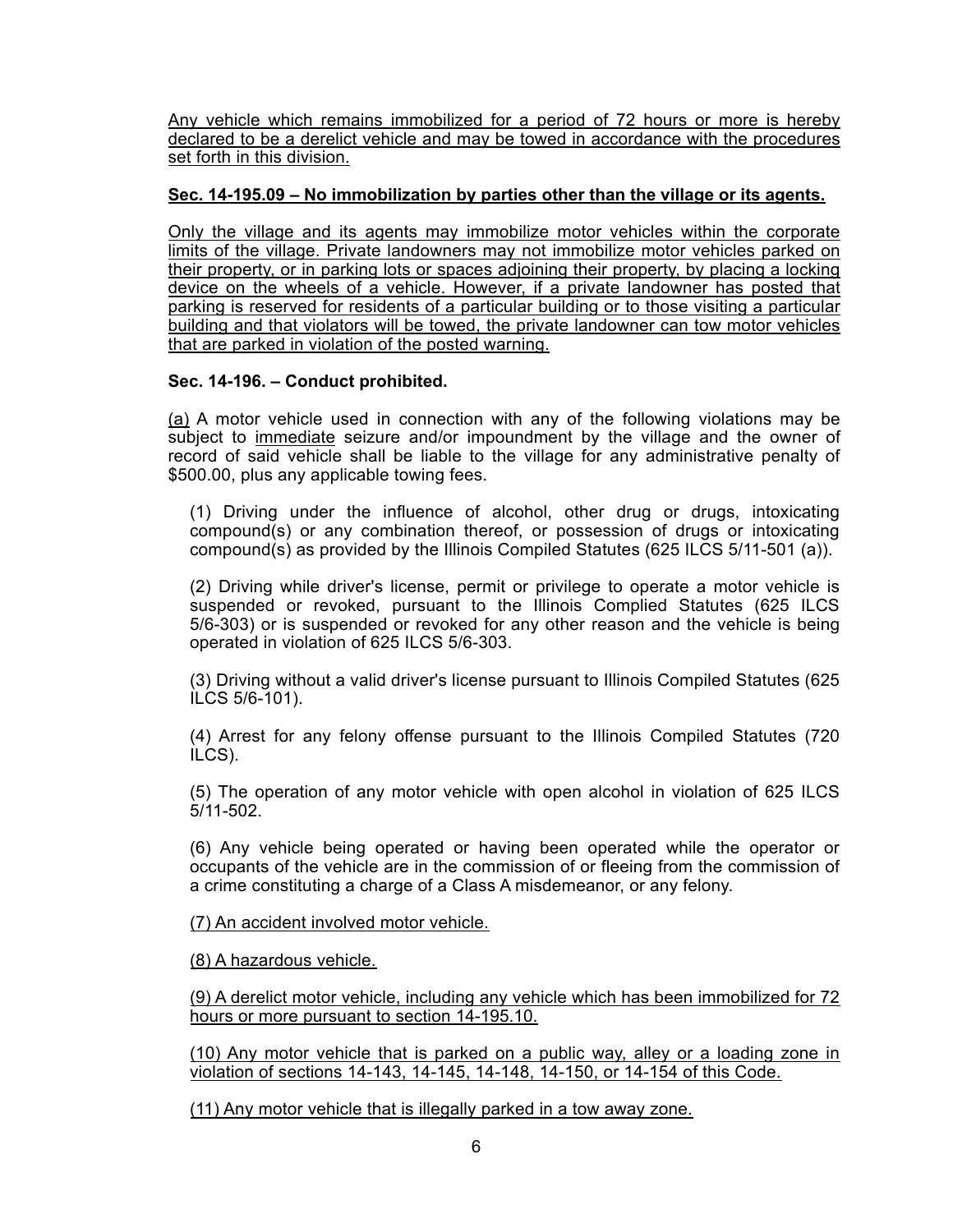## (12) Any motor vehicle that is inoperable due to the arrest of the owner or operator.

(13) Any motor vehicle or motor vehicle displaying a license plate that has ten or more tickets for parking and/or traffic violations when no bond or payment has been received for the outstanding violations.

## **Sec. 14-197. – Seizure and impoundment.**

(a) Whenever a police officer has a reason to believe that a vehicle is subject to seizure and/or impoundment pursuant to this section, the police officer shall provide for the towing of the vehicle to a facility approved by the chief of police. This section shall not apply if the vehicle used in the violation was stolen at that time and the theft was reported to the appropriate police authorities within 12 hours after the theft was discovered or reasonably should have been discovered.

(b) The police officer shall notify any person identifying himself as the owner of the vehicle or any person who is found to be in control of the vehicle at the time of the alleged violation, if there is such a person, of the fact of seizure or impoundment and of the vehicle owner's rights and options under this division to reclaim his vehicle, including his right to demand a hearing.

# **Sec. 14-198. – Post-towing options for vehicle's legal owner.**

(a) The owner of a vehicle seized and/or impounded by the village has the following options:

(1) Pay the \$500.00 fee set forth in [section 14-196](https://library.municode.com/il/stickney/codes/code_of_ordinances?nodeId=MUCO_CH14MOVETR_ARTIIIVEOP_DIV9VESEIM_S14-196COPR) at the Stickney Police Department and obtain a release form to claim your vehicle from the towing company.

(2) Post a \$500.00 bond, and you will receive an adjudication date for the next regularly scheduled village adjudication and a release form to claim your vehicle from the towing company; your adjudication date will occur within 30 days of the date of the payment of your bond. The \$500.00 bond will be refunded if you are found not liable by the hearing officer. Failure to appear for a requested hearing may result in a judgment against you.

(b) If you elect to receive an adjudication date, the hearing officer shall render a decision, based upon a preponderance of the evidence, at the hearing.

(1) A finding that a vehicle was used in violation of this division shall result in the issuance of an administrative fine of \$500.00.

(2) A finding that a vehicle was not used in violation of this division shall result in the immediate return refunding of the \$500 bond of the vehicle.

(c) The failure of the owner of record to appear at the hearing or to request a continuance in a timely manner shall be deemed to a waiver of the right to a hearing and a default order in favor of the village shall be entered.

(d) If the owner of record chooses to pay the fine at the Stickney Police Department and immediately reclaim his vehicle, the owner waives the right to a hearing and accepts an order of liability to the village. In the event of such waiver, the owner of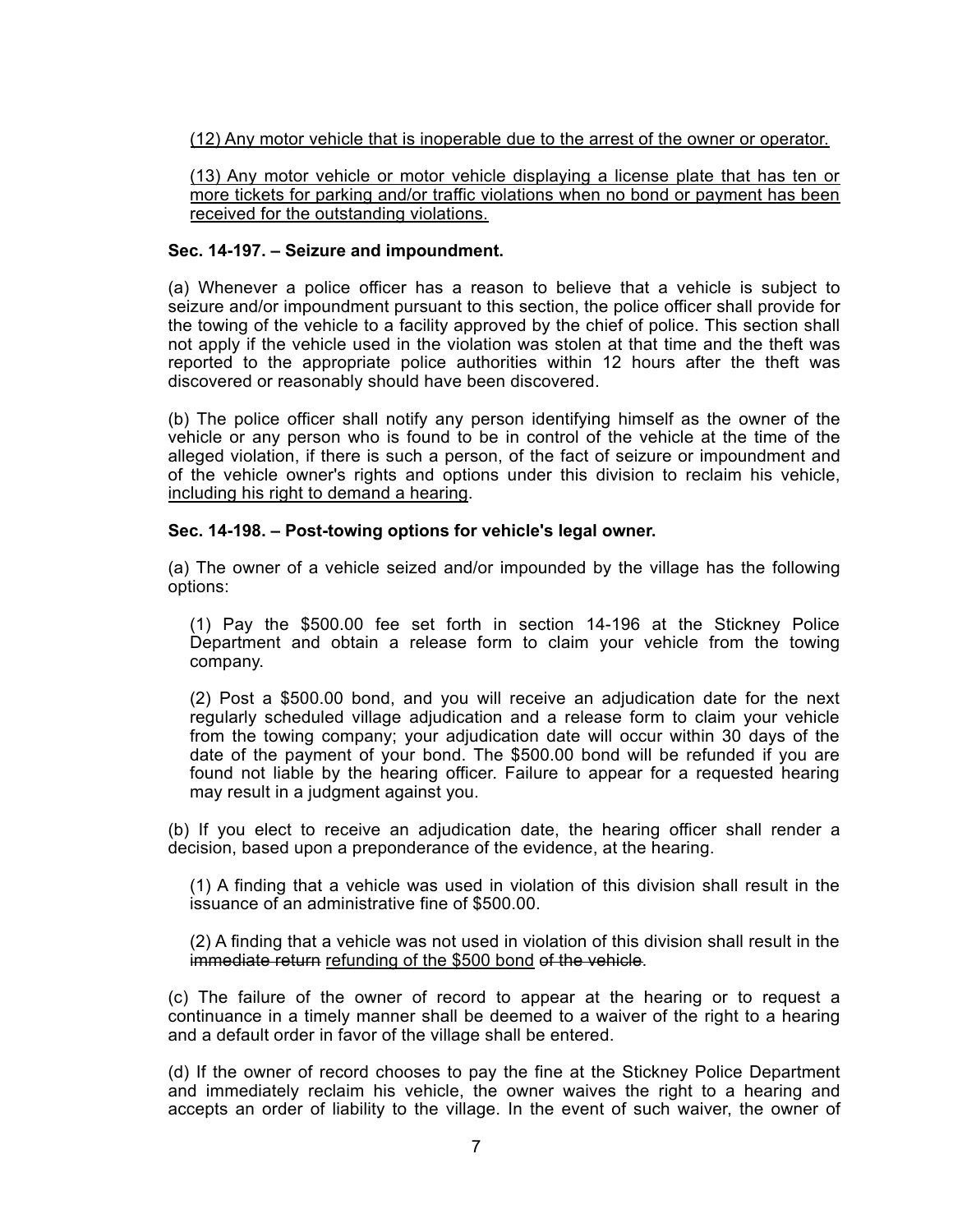record shall pay the appropriate administrative fine. Such payment shall constitute and admission of liability and a waiver of a right to a hearing and will entitled to the owner to immediately reclaim his vehicle.

(e) If the owner of record does not appear at the Stickney Police Department to claim his or her vehicle or pay the bond provided for in this section within ten days of the towing, the Stickney Police Department will mail a notice to the owner of record providing the date, time, and location of an adjudication hearing on the purported violation of [section 14-196](https://library.municode.com/il/stickney/codes/code_of_ordinances?nodeId=MUCO_CH14MOVETR_ARTIIIVEOP_DIV9VESEIM_S14-196COPR).

(f) An administrative penalty, plus towing and storage fees, imposed pursuant to this division shall constitute a debt due and owing to the village, which may be enforced in any manner provided by law. Any cash bond posted pursuant to this section shall be applied to the penalty.

## **Sec. 14-199. – Disposition of impounded vehicle.**

(a) *In general.* Except as provided otherwise in this division, a vehicle shall continue to be impounded until the administrative penalty, or the cash bond is paid to the village. Upon payment of all fines, or a cash bond to the village, and payment of all fees to the towing company, possession of the vehicle shall be granted to the party legally entitled to possess the vehicle.

(b) *Fines and bond.* A vehicle impounded pursuant to this section shall remain impounded until:

(1) The penalty of \$500.00 in addition to any and all outstanding parking and/or traffic citations for which the owner or operator has been found liable is paid to the village and all applicable towing fees are paid to the towing agent; or

(2) A bond in the amount of \$500.00 is posted with the police department and all applicable towing fees are paid to the towing agent. Notwithstanding the foregoing, the vehicle shall not be released until the owner/operator has satisfied any and all outstanding parking and/or traffic citations for which the owner/operator has already been found liable; or

(3) The vehicle is deemed abandoned, in which case the vehicle shall be disposed of in the manner provided by law for the disposition of abandoned vehicles; or

(4) The vehicle is sold or otherwise disposed of to satisfy a judgment or enforce a lien as provided by law.

(c) *Time limits.* Any vehicle not reclaimed within 30 days following the expiration of the time during which the owner of record may seek judicial review of the village's action or within 30 days following a final judgment in favor of the village may be disposed of as an unclaimed vehicle as provided by law.

## **Sec. 14-200. – Posting of bond.**

If a bond is posted in accordance with this division section 14-198, the owner of the vehicle shall remain liable to the towing agent for any applicable towing fees. If a \$500.00 penalty is imposed for a violation of this section 14-196, the \$500.00 bond will be forfeited to the village. If, however, the hearing officer does not find a violation of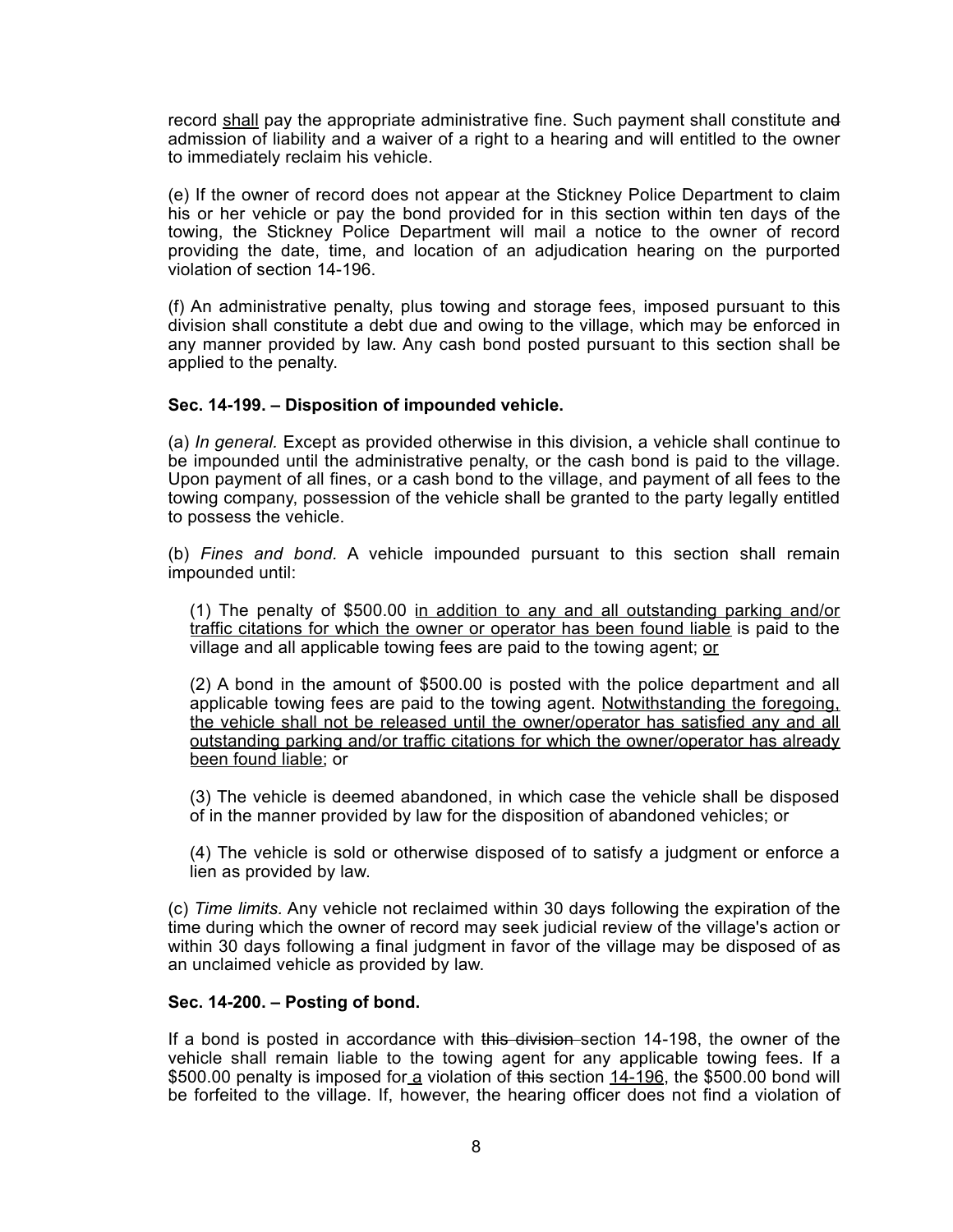this section 14-196, the \$500.00 bond will be returned to the appropriate party. All bond money posted pursuant to this section shall be held by the village until the decision of the hearing officer issues, or if there is a judicial review, until the court issues a decision.

## **Sec. 14-201. – Vehicle possession.**

Any motor vehicle that is not reclaimed within 30 days after the expiration of the time during which the owner of record may seek judicial review of the village's action under this section, or the time at which a final judgment is rendered in favor of the village against an owner of record who is in default, may be disposed of as an unclaimed vehicle as provided by law, provided, however, that where proceedings have been instituted under state or federal or asset forfeiture laws, the subject vehicle may not be disposed of by the village except as consistent with those proceedings.

### **Sec. 14-202. - Vehicle in foreclosure.**

Whenever a person or entity with a lien of record against a vehicle impounded under this section has commenced foreclosure proceedings, possession of the vehicle shall be given to that person or entity upon execution of a written agreement with the village to refund to the village the net proceeds of any foreclosure sale, less any amounts necessary to pay all lien holders of record, up to the total amount of penalties and fees imposed under this division.

### **Sec. 14-203. - Severability.**

If any provision or part of this division shall be found unconstitutional or outside the corporate powers of the village, the remaining provisions are hereby declared to be severable and should any provision of this division be determined to be in conflict with any law, statute or regulation by a court of competent jurisdiction, said provision shall be excluded and deemed inoperative, unenforceable and as though not provided for herein and all other provisions shall remain unaffected, unimpaired, valid and shall continue in full force and effect.

## **SECTION 3.1. OTHER ACTIONS AUTHORIZED.**

The officers, employees and/or agents of the Village shall take all action necessary or reasonably required to carry out, give effect to and consummate the amendments contemplated by this Ordinance and shall take all action necessary in conformity therewith, including, but not limited to, the installation of any street or parking signs as contemplated herein. The officers, employees and/or agents of the Village are specifically authorized and directed to draft and disseminate any and all necessary forms or notices to be utilized in connection with the intent of this Ordinance.

#### **ARTICLE III. HEADINGS, SAVINGS CLAUSES, PUBLICATION, EFFECTIVE DATE**

## **SECTION 4. HEADINGS.**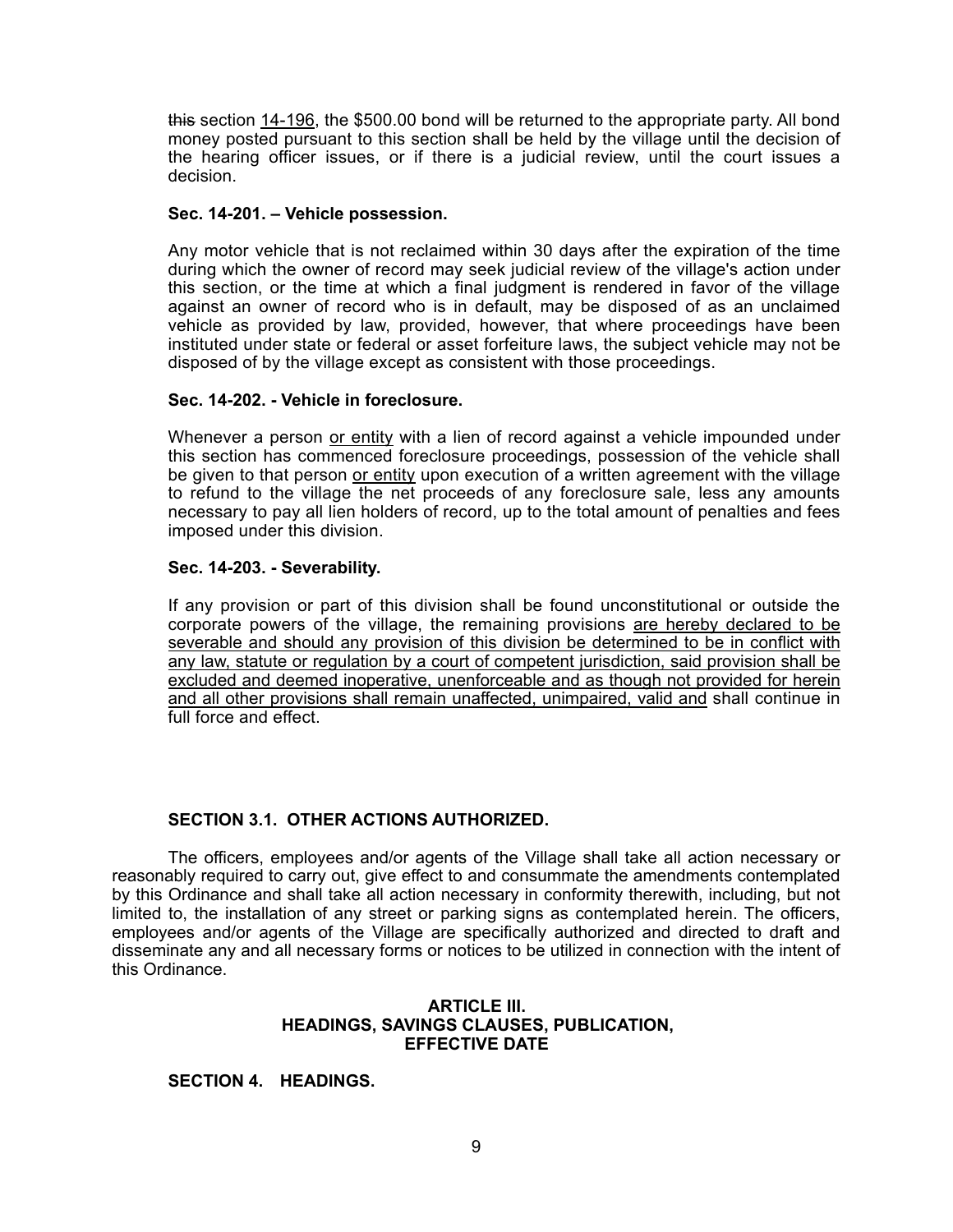The headings of the articles, sections, paragraphs and subparagraphs of this Ordinance are inserted solely for the convenience of reference and form no substantive part of this Ordinance nor should they be used in any interpretation or construction of any substantive provision of this Ordinance.

## **SECTION 5. SEVERABILITY.**

The provisions of this Ordinance are hereby declared to be severable and should any provision of this Ordinance be determined to be in conflict with any law, statute or regulation by a court of competent jurisdiction, said provision shall be excluded and deemed inoperative, unenforceable and as though not provided for herein and all other provisions shall remain unaffected, unimpaired, valid and in full force and effect.

### **SECTION 6. SUPERSEDER.**

All code provisions, ordinances, resolutions, rules and orders, or parts thereof, in conflict herewith are, to the extent of such conflict, hereby superseded.

## **SECTION 7. PUBLICATION.**

A full, true and complete copy of this Ordinance shall be published in pamphlet form or in a newspaper published and of general circulation within the Village as provided by the Illinois Municipal Code, as amended.

### **SECTION 8. EFFECTIVE DATE.**

This Ordinance shall be effective and in full force ten (10) days after its passage, approval and publication in accordance with Illinois law.

**PASSED this 18th day of July , 2017.**

**AYES: Trustees Hrejsa, Kapolnek, Milenkovic, Savopoulos, Torres and White** 

**NAYS: None** 

**ABSENT: None** 

**ABSTENTION: None** 

APPROVED by me this 19<sup>th</sup> day of July, 2017.